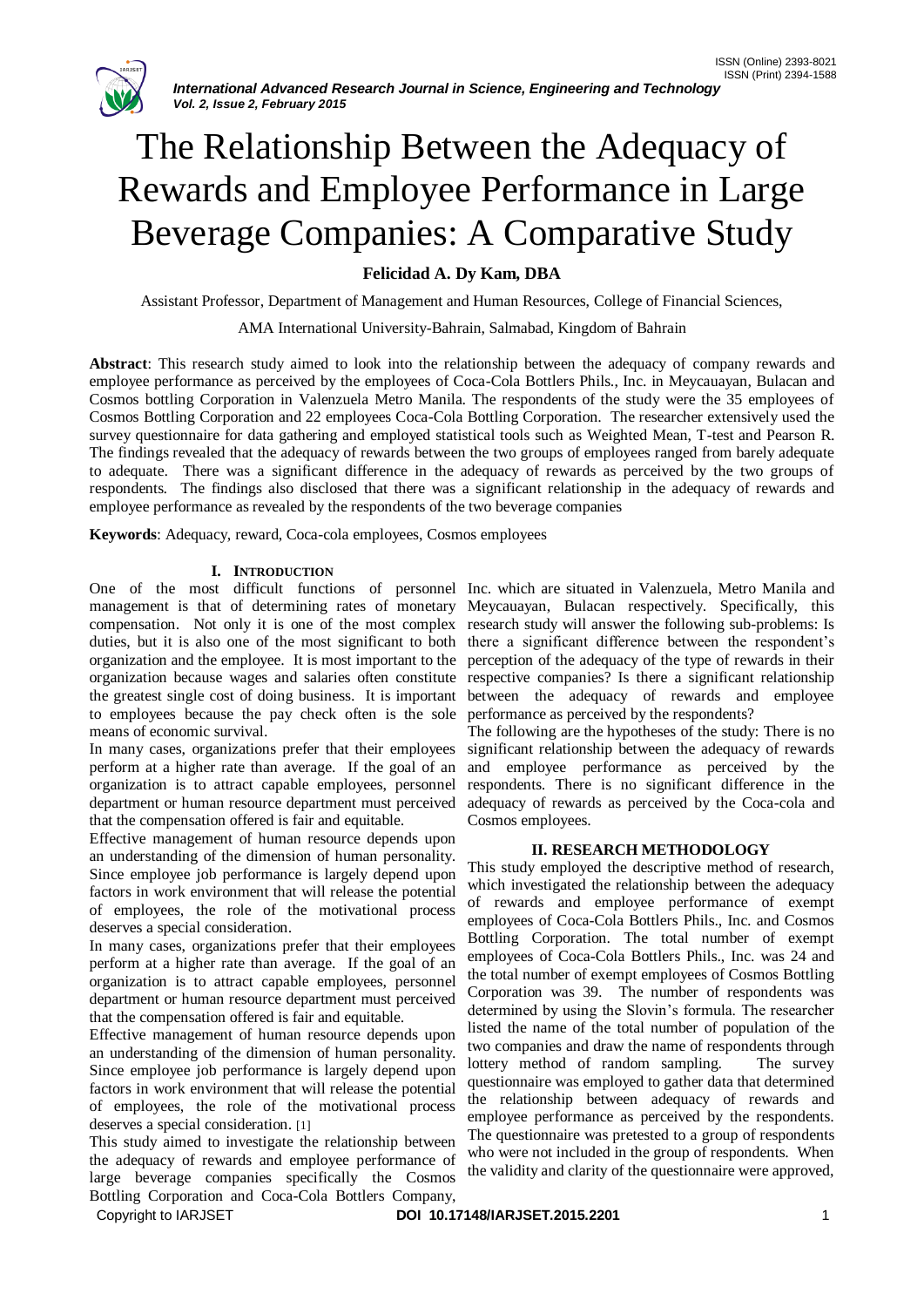

the instrument was distributed and administered to the weighted mean of 4.5 which mean very adequate. respondents.

In order to determine the perception of the respondents regarding the adequacy of rewards in their respective companies, the weighted was used. T-test was used to determine the significant difference in the perception of the respondents concerning the adequacy of rewards they receive. Furthermore, to determine the relationship between the adequacy of rewards and employee performance, Pearson R and T-test were used.

# **III. RESULTS AND DISCUSSION**

The main objective of the research study is to investigate the relationship of the adequacy of rewards and employee performance and to determine if there is a significant mean of 3.65, 3.75, 4.06, 3.62, 3.67 and 3.88 respectively. difference in the perception of the respondents regarding the adequacy of rewards offered by their company. The *2. Difference in the Perception of Cosmos and Coca-Cola*  presentation of the data in this chapter was of the same *Employees in the Adequacy of Maternity Subsidy.* Table 2 order as the statement of the problem. The data and numerical value were presented in a tabular form for easy and quick interpretation.

1. *Weighted Mean of the Adequacy of Rewards As*  computed is -1.08 which is less than the t-tabular value of *Perceived by Cosmos and Coca-Cola Employees.* Table 1 2.0 at .05 level of significance with 61 degree of freedom. showed the weighted mean of the adequacy of rewards as perceived by Cosmos and Coca-Cola employees. The *3. Difference in the Perception of Cosmos and Coca-Cola*  Cosmos exempt employees revealed that the rewards *Employees in the Adequacy of Sick Leave/Vacation Leave.*  offered by their company vary. Maternity subsidy has a Table 3 showed that there is no significant difference in weighted mean of 3.25 with a verbal interpretation of the perception of Cosmos and Coca-Cola employees in the barely adequate; Sick leave and vacation leave is barely adequacy of sick leave/vacation leave since the tadequate with a weighted mean of 3.78; Service and computed is -1.86 which is less than the t-tabular value of loyalty award is 4.45 which means adequate. Perfect 2.0 at 0.05 level of significance with 61 degree of freedom. attendance awarding sick leave has a weighted mean of 3.12 which means barely adequate; sports program is 4.58, *4. Difference in the Perception of Cosmos and Coca-Cola*  which is adequate and educational assistance program is *Employees in the Adequacy of Service Loyalty Award.* 4.56 interpreted as adequate. In thirteenth month pay, the Table 4 revealed that there is a significant difference in the weighted mean is 4.39 which means adequate; Incentive bonus is adequate with a weighted mean of 4.90; adequacy of service loyalty awards. The t-computed Miscellaneous benefits is 3.95 as barely adequate. Table 1 also showed that the weighted mean of uniform is 4.25 which means adequate; Employee of the year is 3 with a verbal interpretation of barely adequate; Medical-dental *5. Difference in the Perception of Cosmos and Coca-Cola*  has a weighted mean of 3.12 which means barely *Employees in the Adequacy of Perfect Attendance*  adequate; Health care program is 4.58 which is adequate; *Awarding Sick Leave.* Table 5 showed that there is no Top sales supervisor has a weighted mean of 2.65 which significant difference in the perception of cosmos and means uncertain. SSS housing loan is 3.45; Educational loan is 3.69 and disability benefits with a verbal awarding sick leave. The t-computed which is -1.98 is interpretation of barely adequate. Sickness benefits, maternity benefits, retirement benefits and death benefits significance with 61 degree of freedom. are adequate with a weighted mean of 4.56, 4.82 and 4,63 respectively. Coca-cola exempt employees show that the *6. Difference in the Perception of Cosmos and Coca-Cola*  adequacy of rewards offered by their company also vary. *Employees in the Adequacy of Sports Program.* Table 6 Maternity subsidy, with a weighted mean of 3.7 is disclosed that there is a significant difference in the interpreted as adequate, sick leave/vacation leave, with a perception of Cosmos and Coca-Cola employees in the weighted mean of 4.47, very adequate, service and loyalty adequacy of sports program. The t-computed which is award is barely adequate with a weighted mean of 3.15. 5.18 is greater than the t-tabular value of 2.0 at .05 level of Perfect attendance awarding sick leave, sports program significance with 61 degree of freedom. and educational assistance program has a weighted mean of 3.63, 3.67 and 3.43 respectively with a verbal *7. Difference in the Perception of Cosmos and Coca-Cola*  interpretation of adequate. Thirteenth month pay has a *Employees in the Adequacy of Educational Assistance* 

Incentive bonus is adequate with a 3.53 weighted mean, miscellaneous benefits has a weighted mean of 2.83 interpreted as barely adequate. Furthermore, in terms of uniform, the exempt employees of coca-cola revealed that the reward is adequate with a 4.06 weighted mean. Employee of the year award and medical and dental is barely adequate as shown by its weighted mean which is equal to 2.76 and 3.9 respectively. Health care program is adequate with a weighted mean of 4.13. Top sales supervisor and SSS housing loan is barely adequate as shown by its weighted mean, 2.91 and 3.25. Educational loan, SSS salary loan, Sickness benefits, Maternity benefits, Disability benefits are adequate with a weighted

disclosed that there is no significant difference in the perception of Cosmos and Coca-Cola employees in the adequacy of maternity subsidy as it is evidenced by the result of the T-computed and the tabular value. The t-

perception of Cosmos and Coca-Cola employees in the which is 2.96 is greater than the t-tabular value of 2.0 at .05 level of significance with 61 degree of freedom.

coca-cola employees in the adequacy of perfect attendance less than the t-tabular value of 2.0 at .05 level of

Copyright to IARJSET **DOI 10.17148/IARJSET.2015.2201** 2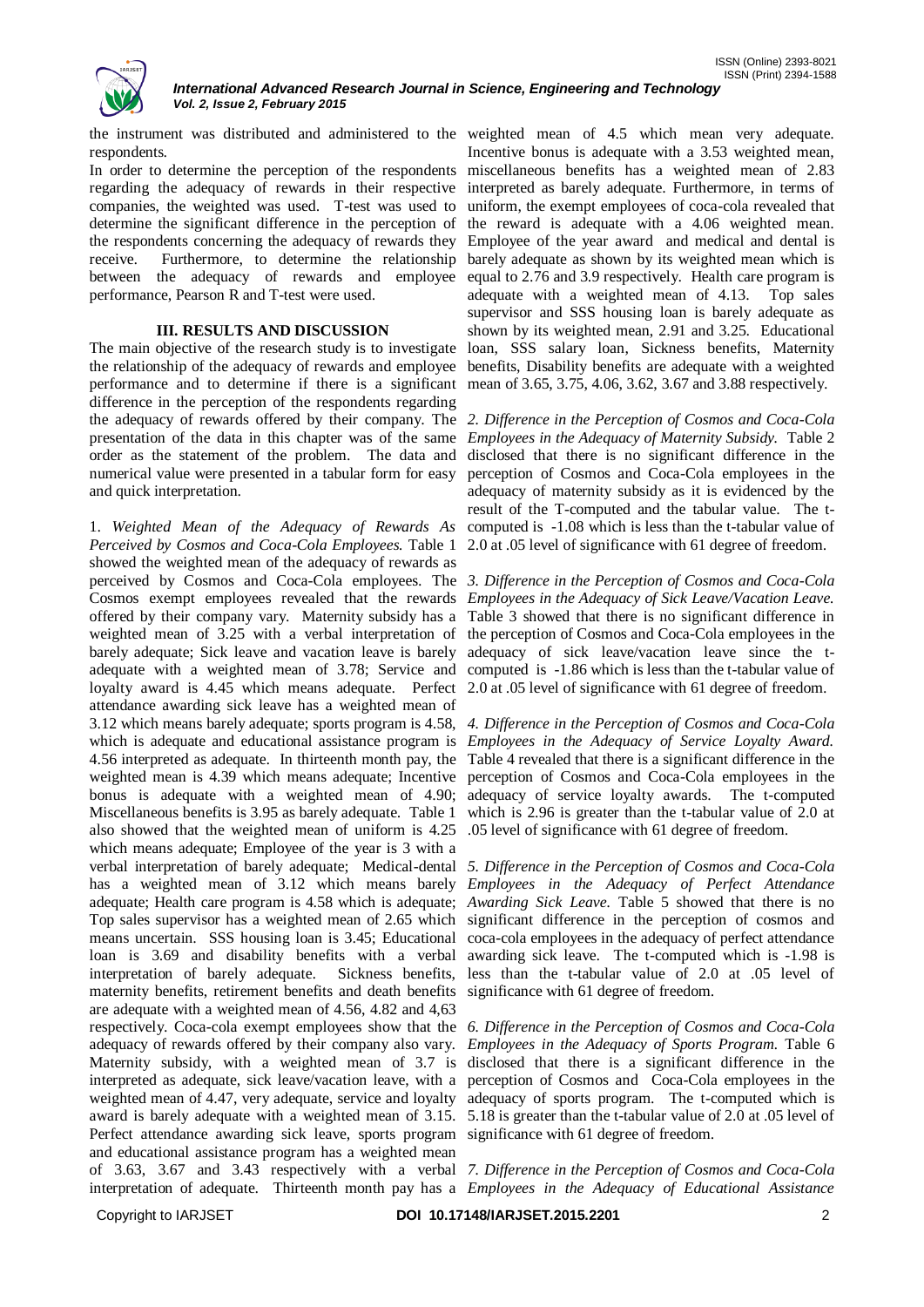

*system.* Table 7 determined that there is a significant difference in the perception of Cosmos and Coca-Cola difference in the perception of Cosmos and Coca-Cola employees in the adequacy of health care program. The temployees in the adequacy of educational assistance computed which is 2.25 is greater than the t-tabular value system. The t-computed which is 4.13 is greater than the of 2.0 at .05 level of significance with 61 degree of t-tabular value of 2.0 at .05 level of significance with 61 freedom. degree of freedom.

8. Difference in the Perception of Cosmos and Coca-Cola Cola Employees in the Adequacy of Top Sales Supervisor *Employees in the Adequacy of Thirteenth Month Pay. Award. Table 15 determined that there is no significant* Table 8 determined that there is no significant difference difference in the perception of Cosmos and Coca-Cola in the perception of Cosmos and Coca-Cola employees in employees in the adequacy of top sales supervisor award. the adequacy of thirteenth month pay. The t-computed The t-computed which is -0.88 is less than the t-tabular which is -0.76 is less than the t-tabular value of 2.0 at value of 2.0 at .05 level of significance with 61 degree of .05 level of significance with 61 degree of freedom.

*9. Difference in the Perception of Cosmos and Coca-Cola 16. Difference in the Perception of Cosmos and Coca-Employees in the Adequacy of Incentive Bonus.* Table 9 showed that there is a significant difference in the Table 16 revealed that there is no significant difference in perception of Cosmos and Coca-Cola employees in the the perception of Cosmos and Coca-Cola employees in the adequacy of incentive bonus. The t-computed which is adequacy of SSS housing loan. The t-computed which is 8.83 is greater than the t-tabular value of 2.0 at .05 level of 0.51 is less than the t-tabular value of 2.0 at .05 level of significance with 61 degree of freedom.

*10. Difference in the Perception of Cosmos and Coca-17. Difference in the Perception of Cosmos and Coca-Cola Employees in the Adequacy of Incentive Bonus. Cola Employees in the Adequacy of Educational Loan.*  Table 10 disclosed that there is a significant difference in Table 17 established that there is no significant difference the perception of Cosmos and Coca-Cola employees in the in the perception of Cosmos and Coca-Cola employees in adequacy of miscellaneous benefits. The t-computed the adequacy of educational loan. The t-computed which is which is 5.45 is greater than the t-tabular value of 2.0 at 0.23 is less than the t-tabular value of 2.0 at .05 level of .05 level of significance with 61 degree of freedom.

*11. Difference in the Perception of Cosmos and Coca-18. Difference in the Perception of Cosmos and Coca-Cola Employees in the Adequacy of Uniforms.* Table 11 showed that there is no significant difference in the disclosed that there is a significant difference in the perception of Cosmos and Coca-Cola employees in the adequacy of uniform. The t-computed which is 0.78 is less than the t-tabular value of 2.0 at .05 level of significance with 61 degree of freedom.

*12. Difference in the Perception of Cosmos and Coca-19. Difference in the Perception of Cosmos and Coca-Cola Employees in the Adequacy of Employee of the Year Cola Employees in the Adequacy of Sickness Benefits.*  Award. Table 12 revealed that there is no significant Table 19 showed that there is a significant difference in difference in the perception of Cosmos and Coca-Cola the perception of Cosmos and Coca-Cola employees in the employees in the adequacy of employee of the year award. The t-computed which is 0.67 is less than the t-tabular 3.37 is greater than the t-tabular value of 2.0 at .05 level of value of 2.0 at .05 level of significance with 61 degree of significance with 61 degree of freedom. freedom.

*13. Difference in the Perception of Cosmos and Coca-Cola Employees in the Adequacy of Maternity Benefits Cola Employees in the Adequacy of Medical-Dental*  Table 20 determined that there is a significant difference employees in the adequacy of medical-dental services. The 3.90 is greater than the t-tabular value of 2.0 at .05 level of t-computed which is -1.98 is less than the t-tabular value significance with 61 degree of freedom. of 2.0 at .05 level of significance with 61 degree of freedom.

Program. Table 14 showed that there is a significant adequacy disability benefits. The t-computed which is -

*15. Difference in the Perception of Cosmos and Coca*freedom*.*

*Cola Employees in the Adequacy of SSS Housing Loan.*  significance with 61 degree of freedom.

significance with 61 degree of freedom.

*Cola Employees in the Adequacy of Salary Loan.* Table 18 perception of Cosmos and Coca-Cola employees in the adequacy of salary loan. The t-computed which is 2.51 is greater than the t-tabular value of 2.0 at .05 level of significance with 61 degree of freedom.

adequacy of sickness benefits. The t-computed which is

Services. Table 13 disclosed that there is no significant in the perception of Cosmos and Coca-Cola employees in difference in the perception of Cosmos and Coca-Cola the adequacy maternity benefits. The t-computed which is *20. Difference in the Perception of Cosmos and Coca-*

*14. Difference in the Perception of Cosmos and Coca-*Table 21 revealed that there is no significant difference in *Cola Employees in the Adequacy of Health Care*  the perception of Cosmos and Coca-Cola employees in the *21. Difference in the Perception of Cosmos and Coca-Cola Employees in the Adequacy of Disability Benefits.* 

Copyright to IARJSET **DOI 10.17148/IARJSET.2015.2201** 3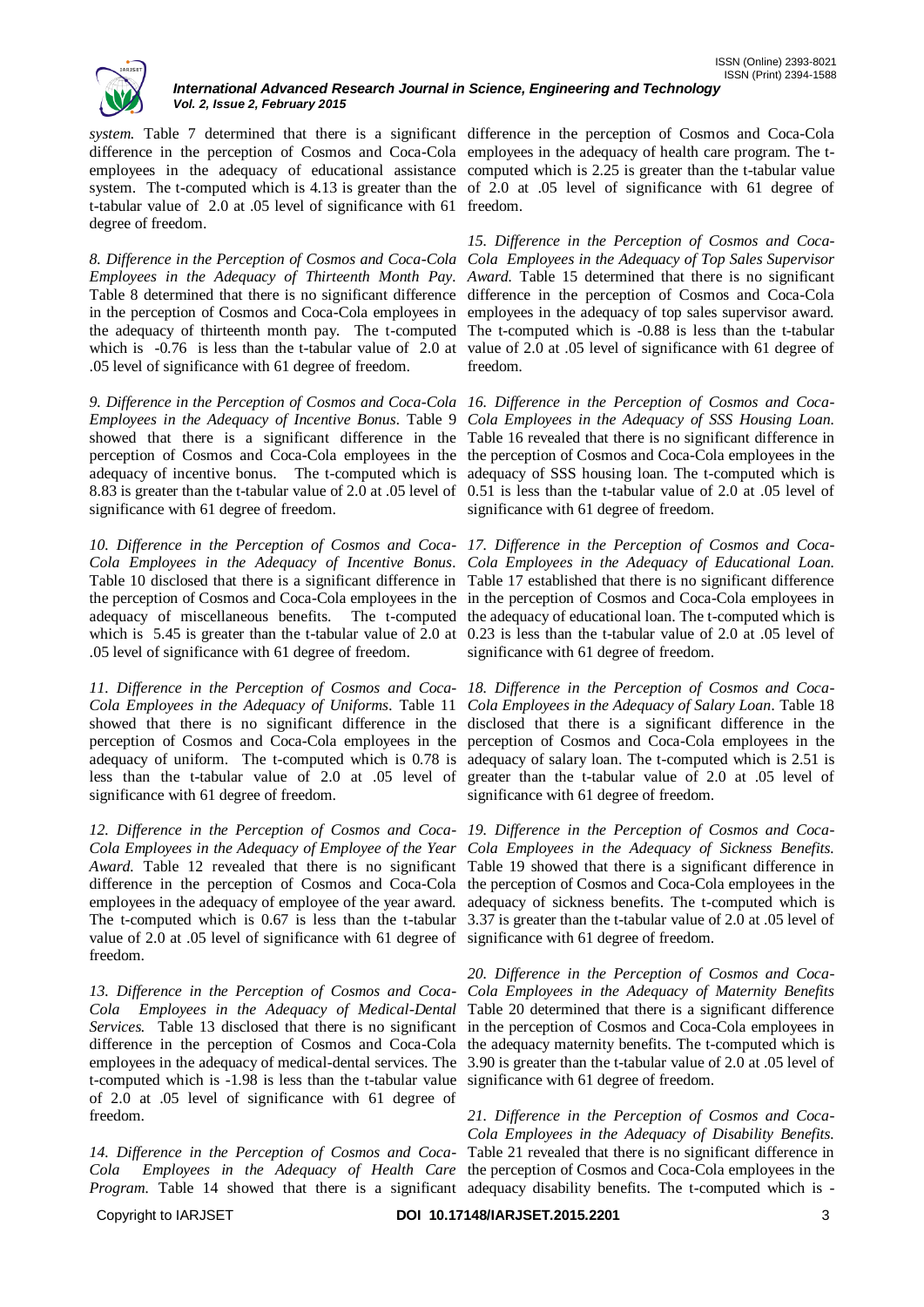

significance with 61 degree of freedom.

*22. Difference in the Perception of Cosmos and Coca-Cola Employees in the Adequacy of Retirement Benefits.*  Table 22 disclosed that there is no significant difference in the perception of Cosmos and Coca-Cola employees in the adequacy retirement benefits. The t-computed which is 0.94 is less than the t-tabular value of 2.0 at .05 level of significance with 61 degree of freedom.

*23. Difference in the Perception of Cosmos and Coca-*Cola Employees in the Adequacy of Death Benefits. Table employers should also improve the rewards which 23 showed that there is a significant difference in the revealed barely adequate results due to the fact that these perception of Cosmos and Coca-Cola employees in the rewards have a significant relationship with the employee adequacy death benefits. The t-computed which is 2.25 is performance. 2. Employers should offer rewards which greater than the t-tabular value of 2.0 at .05 level of will develop the intellectual and professional skills of significance with 61 degree of freedom.

*24. Relationship Between Rewards and Employee Performance of Cosmos Bottling Corporation.* Table 24 illustrated that the computed Pearson r is -0.372 which have an in-depth analyses of the factors, which affect means that there is a slight negative linear relationship between the performance of Cosmos employees and the rewards. Since the t-computed which is 3.13 is greater employees. than the tabular value of 2.0 at 0.05 level of significance with 61 degrees of freedom, the hypothesis that there is no significant relationship between rewards and employee performance of Cosmos Bottling Corporation is thus employees. rejected. It means that there is a significant relationship between the adequacy of rewards and employee performance of Cosmos Bottling Corporation.

*25. Relationship Between Rewards and Employee Performance of Coca-Cola Bottlers Phils., Inc*. Table 25 showed that the computed Pearson r is 0.368 which means that there is a slight positive linear relationship between the performance of Coca-cola employees and the rewards. Since the t-computed which is 3.09 is greater than the tabular value of 2.0 at  $0.05$  level of significance with  $61$  [1] degrees of freedom, the hypothesis that there is no significant relationship between rewards and employee performance of Cosmos Bottling Corporation is thus rejected. It means that there is a significant relationship between the adequacy of rewards and employee performance of Coca-cola Bottlers Phils., Inc.

# **IV. CONCLUSION AND RECOMMENDATIONS**

The respondent employees of Cosmos revealed that the adequacy of rewards offered by their company ranged from barely adequate to adequate. Coca-Cola employees have also revealed that the adequacy of the rewards offered by the company are between adequate to very adequate.

There is a significant difference in the adequacy of the [8] types of rewards given by the respective company. This reveals that the two groups of respondents have different perception in terms of the adequacy of rewards offered by the company.

The respondents revealed that the types of rewards given by Cosmos Bottling Corporation have a slight negative

2.16 is less than the t-tabular value of 2.0 at .05 level of linear relationship. This means that there is a relationship between rewards and employee performance of Cosmos employees. The respondents of Coca-Cola also revealed that there is a slight positive relationship between rewards and employee performance. This shows that there is a significant relationship between rewards and employee performance of Coca-Cola employees.

> In the light of the conclusion arrived at, the following are the recommendations.

> 1. Employees should be offered with rewards that will motivate them for better performance. The

the employees. It has been concluded that there are only monetary rewards given by the company to the employees.

4. Continuous research studies must be undertaken to employee performance such as:

a. Motivational factors for better performance of

 b. Rewards which will compensate and equate to the performance of employees.

c. Rewards which will increase the productivity of the

#### **ACKNOWLEDGMENT**

I would like to extend my gratitude to my respondent beverage companies employees, to my friends who introduced me to this publication journal and to International Advanced Research Journal in Science and Engineering and Technology for giving me the opportunity to publish this research study.

#### **REFERENCES**

- [1] Ivancevich, John M. (2010). *Human Resources Management,* Chicago: The McGraw-Hill Companies Inc., 305 348 349 ISBN:9780073381466
- [2] Andres, T. Q. (1991). *Developing Positive Behavior by Filipino Values.* Manila: Divine Word Publications, 151-160
- [3] Gohari, P., Ahmadloo, A. , Bakhtiari, M. B. , Hosseinipour, S. J. *The relationship between rewards and employee performance.*  (2013). Institute of Interdisciplinary Business Research, 543- 570.pdf. Retrieved from http://journal-archieves34.webs.com
- [4] Yukl, Gary, (2013). *Leadership in Organization, Prentice Hall*, 117, 121, 127,
- [5] Newstrom and Davis, (2002). *Organizational Behavior: Human Behavior at Work,* McGraw-Hill Education, 207, 208, 213, 215, 217, 218, 219.
- [6] Sison, Perfecto S. (1991*) Human Resources Management, Sixth Edition*, Manila: Rex Book Store, 235, 297
- [7] Njanja, W. L., Maina, R. N., Kibet, L. K., Kageni, N. (2013). *Effect of reward on employeeperformance: A case of Kenya Power and Lighting Company Ltd., Nakuru, Kenya. International,* Journal of Business and Management. Vol. 8, No. 21; 2013 ISSN 1833-3850 E-ISSN 1833-8119. Retrieved from http://www.ccsenet.org/journal
- [8] Güngör, Pınar, (2011). *The relationship between reward management system and employee performance with the mediating role of motivation: A quantitative study on global banks. Procedia Social and Behavioral Sciences,* 24 (2011) 1510–1520. doi:10.1016/j.sbspro.2011.09.029
- [9] Armstrong, Michael A. (2010). *A Handbook of Management Technique,* New Delhi: Excel Book, p203
- [10] Chruden, Hubert J. and Arthur W. Sherman. (19980). *Personnel Management: The Utilization of Human Resources,* Manila: Mutual

Copyright to IARJSET **DOI 10.17148/IARJSET.2015.2201** 4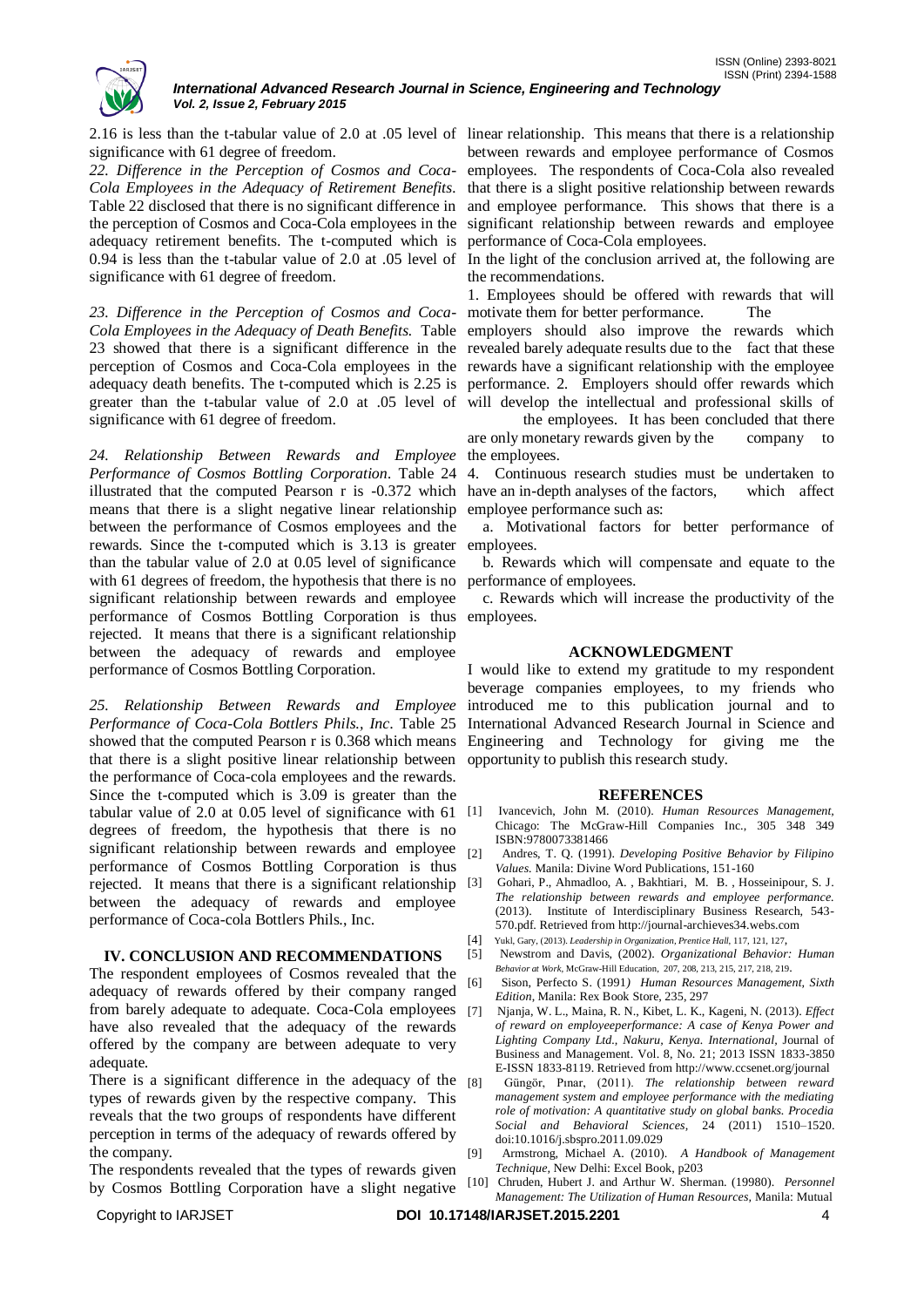

 Book Store, 426-427 Daniels, Aubrey C. (2000). *Bring Out The Best For People,* New York: Mac Graw Hill, Inc., 148, 149, 173

- [11] De la Cruz, R. (2000). Public *Relations: Theory and Practice, Revised Edition,* Manila: R.R. De la Cruz, 181-182,189
- [12] Ali, Taskina; Akhter, Ireen (2009). *Job Satisfaction of faculty members in private universities – in context of Bangladesh. International Business* Research. Vol 2, No 4. Retrieved from www.ccsenet.org/journal.html
- [13] Flippo, Edwin B. (2008). *Personnel Management, Sixth Edition*, Manila: National Book Store, 315, 327
- [14] Andaya, Christina C. (1996). "*Relationship of Job Satisfaction to the Job Performance of Engineers in the Construction Area of Metropolitan Waterworks and Sewerage System (MWSS)"* (Unpublished special project, Polytechnic University of the Philippines)
- [15] Ching, Vilma F. (1992). "*Relationship Between Factors and Job Performance of Administrative Personnel at Quezon City Health Department"* (Unpublished research project, Polytechnic University of the Philippines)
- [16] Ismail, A., Zakaria, N. (2009). *Relationship between interactional justice and pay for performance as an antecedent of job satisfaction: an empirical study in Malaysia.* International Journal

of Business and Management. Vol. 4, No. 3. Retrieved from http://www.ccsenet.org/journal

- [17] Matteson, Ivancevich, (2002). *Organizational Behavior and Management*, Prentice-Hall, 109, 121, 188,189, 199, 201, 205, 206, 530, 533, 541
- [18] Parvin, Mosammod Mahamuda (2011). *Factors affecting employee job satisfaction of pharmaceutical sector. Australian Journal of Business and Management.*Vol.1No.9[113-123].Retrievedfrom jbmr.com/articlepdf/AJBMR
- [19] Rizwan, S., Mahmood, A., Mahmood, A. (2010*). Effect of work motivation on job satisfaction in mobileteleco mmunication service organizations in Pakistan.* International Journal of Business and Management. Vol 5, No 11 (2010). Retrieved from www.researchgate.net
- [20] Martires, Concepcion R. (2000). *Management of Human Behavior in Organizations,* Manila: National Book Store, 154, 188, 206, 215, 216, 223
- [21] Qureshi, M. I., Zaman, K., Shah, I. A., (2010). *Relationship between rewards and employee's performance in the cement Industry in Pakistan.* Journal of International Academic Research, Vol.10, No.2.Retrieved from http://www.academia.edu

#### Table 1

Weighted Mean of the Adequacy of Rewards As Perceived by Cosmos and Coca-Cola Employees

| <b>Rewards</b>                            |      | <b>Cosmos</b> |                                     | Coca-Cola |                 |                                     |
|-------------------------------------------|------|---------------|-------------------------------------|-----------|-----------------|-------------------------------------|
|                                           |      |               | Weighted Mean Verbal Interpretation |           |                 | Weighted Mean Verbal Interpretation |
| 1. Car loan                               |      | 2.45          | Uncertain                           |           | 2.88            | Barely adequate                     |
| 2. Maternity subsidy                      |      | 3.25          | Barely adequate                     |           | 3.7             | Adequate                            |
| 3. Sick leave/vacation leave              |      | 3.78          | Barely adequate                     |           | 4.47            | Very adequate                       |
| 4. Service and loyalty award              |      | 4.45          | Adequate                            |           | 3.15            | Barely adequate                     |
| 5. Perfect attendance awarding sick leave |      | 3.12          | Barely adequate                     |           | 3.63            | Adequate                            |
| 6. Sports program                         |      | 4.58          | Adequate                            |           | 3.67            | Adequate                            |
| 7. Educational assistance                 | 4.56 | Adequate      |                                     | 3.43      | Adequate        |                                     |
| 8. Thirteenth month pay                   | 4.39 | Adequate      |                                     | 4.5       | Very adequate   |                                     |
| 9. Incentive bonus                        |      | 4.90          | Adequate                            |           | 3.53            | Adequate                            |
| 10. Miscellaneous benefit                 | 3.95 |               | Barely adequate                     | 2.83      |                 | Barely adequate                     |
| 11. Uniform                               |      | 4.25          | Adequate                            |           | 4.06            | Adequate                            |
| 12. Employee of the year                  | 3.0  |               | Barely adequate                     | 2.76      |                 | Barely adequate                     |
| 13. Medical-dental                        |      | 3.12          | Barely adequate                     |           | 3.9             | Barely adequate                     |
| 14. Health care program                   |      | 4.58          | Adequate                            |           | 4.13            | Adequate                            |
| 15. Top sales supervisor                  | 2.65 | Uncertain     |                                     | 2.91      | Barely adequate |                                     |
| 16. SSS housing loan                      |      | 3.45          | Barely adequate                     |           | 3.25            | Barely adequate                     |
| 17. Educational loan                      |      | 3.69          | Barely adequate                     |           | 3.65            | Adequate                            |
| 18. SSS salary loan                       |      | 4.87          | Adequate                            |           | 3.75            | Adequate                            |
| 19. Sickness benefits                     |      | 4.56          | Adequate                            |           | 4.06            | Adequate                            |
| 20. Maternity benefits                    |      | 4.83          | Adequate                            |           | 4.18            | Adequate                            |
| 21. Disability benefits                   |      | 3.12          | Barely adequate                     |           | 3.62            | Adequate                            |
| 22. Retirement benefits                   |      | 4.02          | Adequate                            |           | 3.67            | Adequate                            |
| 23. Death benefits                        |      | 4.63          | Adequate                            |           | 3.88            | Adequate                            |

#### Table 2

Difference in the Perception of Cosmos and Coca-Cola

Employees in the Adequacy of Maternity Subsidy

| Company |      | Weighted Mean Standard Deviation | t-computed | Tabular Value<br>$(\alpha.05)$ | Decision  |
|---------|------|----------------------------------|------------|--------------------------------|-----------|
| Cosmos  | 3.25 | 1.67                             | $-1.08$    | 2.0                            | Accept Ho |
| Coke    | 3.70 | 1.49                             |            |                                |           |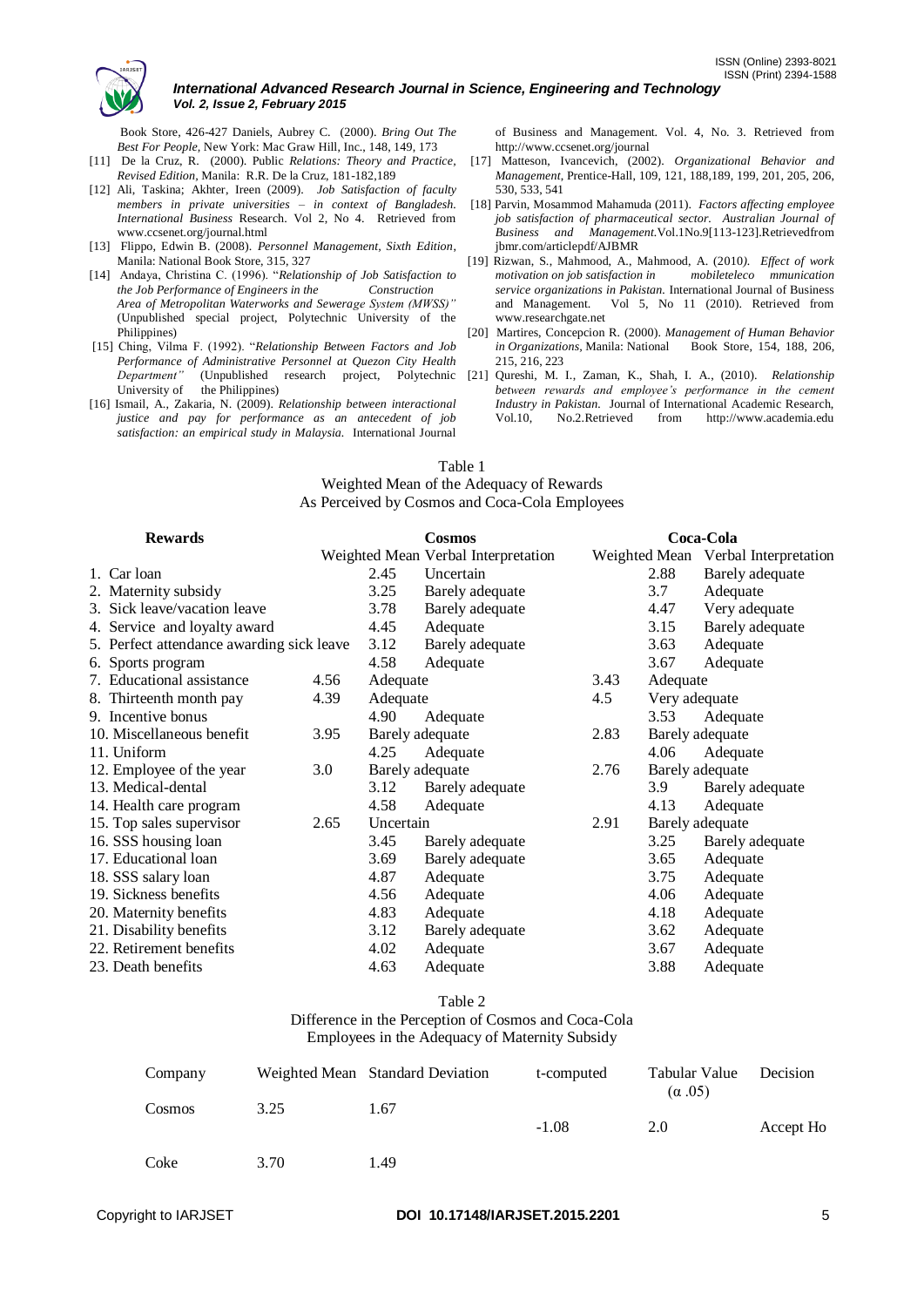

| Table 3                                                |
|--------------------------------------------------------|
| Difference in the Perception of Cosmos and Coca-Cola   |
| Employees in the Adequacy of Sick Leave/Vacation Leave |

| Company |      | Weighted Mean Standard Deviation                                                                                            | t-computed | Tabular Value<br>$(\alpha.05)$ | Decision  |
|---------|------|-----------------------------------------------------------------------------------------------------------------------------|------------|--------------------------------|-----------|
| Cosmos  | 3.78 | 1.75                                                                                                                        | $-1.86$    | 2.0                            | Accept Ho |
| Coke    | 4.47 | 0.62<br>Table 4                                                                                                             |            |                                |           |
|         |      | Difference in the Perception of Cosmos and Coca-Cola<br>Employees in the Adequacy of Service Loyalty Award                  |            |                                |           |
| Company |      | Weighted Mean Standard Deviation                                                                                            | t-computed | Tabular Value<br>$(\alpha.05)$ | Decision  |
| Cosmos  | 4.45 | 1.98                                                                                                                        | 2.96       | 2.0                            | Reject Ho |
| Coke    | 3.15 | 1.07<br>Table 5                                                                                                             |            |                                |           |
|         |      | Difference in the Perception of Cosmos and Coca-Cola Employees<br>in the Adequacy of Perfect Attendance Awarding Sick Leave |            |                                |           |
| Company |      | Weighted Mean Standard Deviation                                                                                            | t-computed | Tabular Value<br>$(\alpha.05)$ | Decision  |
| Cosmos  | 3.12 | 1.05                                                                                                                        | $-1.98$    | 2.0                            | Accept Ho |
| Coke    | 3.63 | 0.89<br>Table 6                                                                                                             |            |                                |           |
|         |      | Difference in the Perception of Cosmos and Coca-Cola<br>Employees in the Adequacy of Sport Program                          |            |                                |           |
| Company |      | Weighted Mean Standard Deviation                                                                                            | t-computed | Tabular Value<br>$(\alpha.05)$ | Decision  |
| Cosmos  | 4.48 | 0.65                                                                                                                        | 5.18       | 2.0                            | Reject Ho |
| Coke    | 3.67 | 0.72<br>Table 7                                                                                                             |            |                                |           |
|         |      | Difference in the Perception of Cosmos and Coca-Cola Employees<br>in the Adequacy of Educational Assistance System          |            |                                |           |
| Company |      | Weighted Mean Standard Deviation                                                                                            | t-computed | Tabular Value<br>$(\alpha.05)$ | Decision  |
| Cosmos  | 4.56 | 1.12                                                                                                                        | 4.13       | 2.0                            | Reject Ho |
| Coke    | 3.43 | 0.94<br>Table 8                                                                                                             |            |                                |           |
|         |      | Difference in the Perception of Cosmos and Coca-Cola<br>Employees in the Adequacy of Thirteenth Month Pay                   |            |                                |           |
| Company |      | Weighted Mean Standard Deviation                                                                                            | t-computed | Tabular Value<br>$(\alpha.05)$ | Decision  |
| Cosmos  | 4.39 | 0.52                                                                                                                        | $-0.76$    | 2.0                            | Accept Ho |
|         |      |                                                                                                                             |            |                                |           |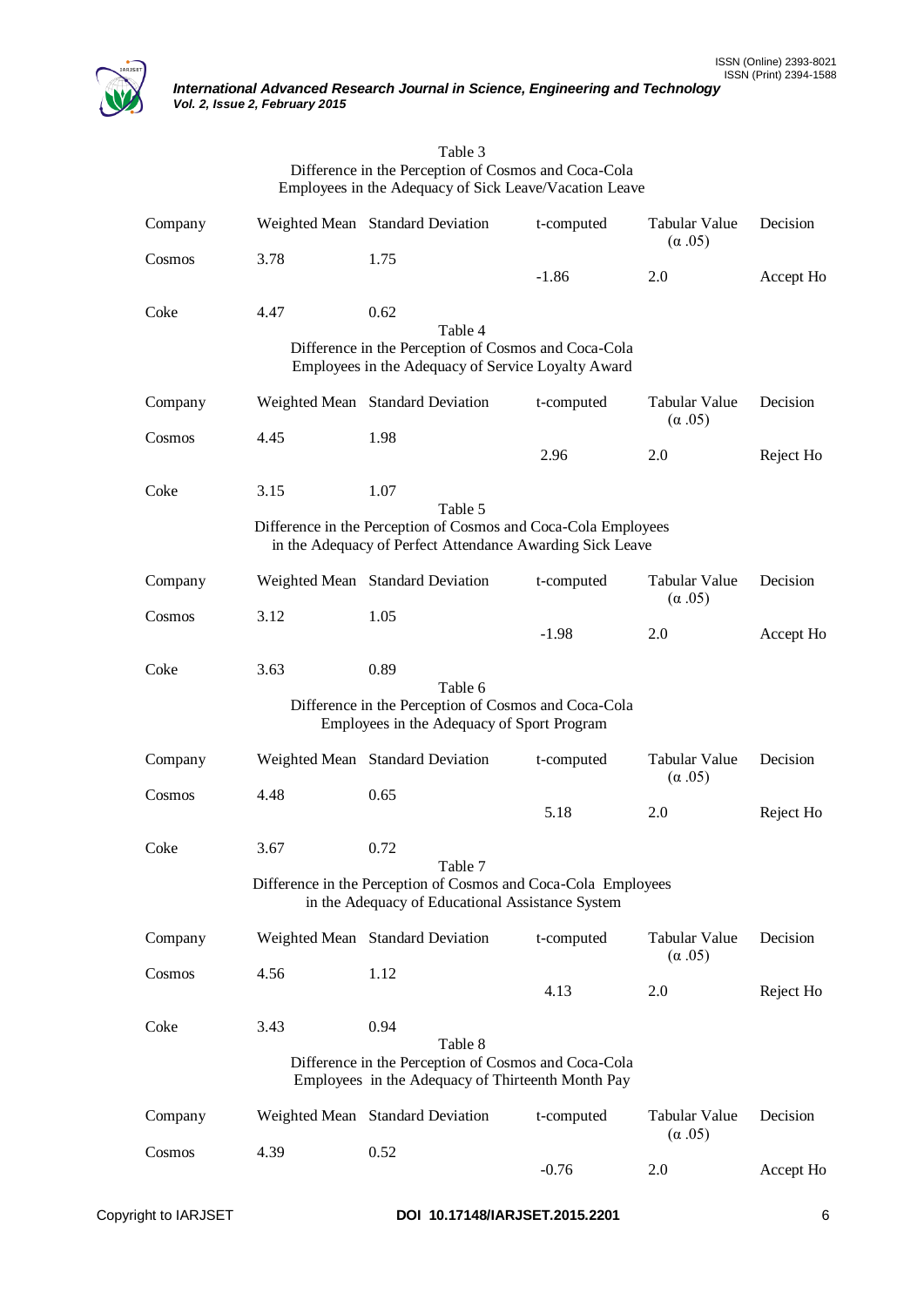

| Coke    | 4.5  | 0.61                                                                                                            |            |                                       |           |
|---------|------|-----------------------------------------------------------------------------------------------------------------|------------|---------------------------------------|-----------|
|         |      | Table 9<br>Difference in the Perception of Cosmos and Coca-Cola                                                 |            |                                       |           |
|         |      | Employees in the Adequacy of Incentive Bonus                                                                    |            |                                       |           |
| Company |      | Weighted Mean Standard Deviation                                                                                | t-computed | <b>Tabular Value</b><br>$(\alpha.05)$ | Decision  |
| Cosmos  | 4.90 | 0.29                                                                                                            |            |                                       |           |
|         |      |                                                                                                                 | 8.83       | 2.0                                   | Reject Ho |
| Coke    | 3.53 | 0.9                                                                                                             |            |                                       |           |
|         |      | Table 10                                                                                                        |            |                                       |           |
|         |      | Difference in the Perception of Cosmos and Coca-Cola<br>Employees in the Adequacy of Miscellaneous Benefits     |            |                                       |           |
|         |      |                                                                                                                 |            |                                       |           |
| Company |      | Weighted Mean Standard Deviation                                                                                | t-computed | Tabular Value<br>$(\alpha.05)$        | Decision  |
| Cosmos  | 3.95 | 0.25                                                                                                            |            |                                       |           |
|         |      |                                                                                                                 | 5.45       | 2.0                                   | Reject Ho |
| Coke    | 2.83 | 1.25                                                                                                            |            |                                       |           |
|         |      | Table 11                                                                                                        |            |                                       |           |
|         |      | Difference in the Perception of Cosmos and Coca-Cola<br>Employees in the Adequacy of Uniforms                   |            |                                       |           |
|         |      |                                                                                                                 |            |                                       |           |
| Company |      | Weighted Mean Standard Deviation                                                                                | t-computed | Tabular Value<br>$(\alpha.05)$        | Decision  |
| Cosmos  | 4.25 | 0.85                                                                                                            | 0.78       | 2.0                                   | Accept Ho |
|         |      |                                                                                                                 |            |                                       |           |
| Coke    | 4.06 | 1.06                                                                                                            |            |                                       |           |
|         |      | Table 12                                                                                                        |            |                                       |           |
|         |      | Difference in the Perception of Cosmos and Coca-Cola<br>Employees in the Adequacy of Employee of the Year Award |            |                                       |           |
| Company |      | Weighted Mean Standard Deviation                                                                                | t-computed | Tabular Value<br>$(\alpha.05)$        | Decision  |
| Cosmos  | 3.00 | 1.47                                                                                                            |            |                                       |           |
|         |      |                                                                                                                 | 0.67       | 2.0                                   | Accept Ho |
| Coke    | 2.76 | 1.20                                                                                                            |            |                                       |           |
|         |      | Table 13<br>Difference in the Perception of Cosmos and Coca-Cola                                                |            |                                       |           |
|         |      | Employees in the Adequacy of Medical-Dental Services                                                            |            |                                       |           |
| Company |      | Weighted Mean Standard Deviation                                                                                | t-computed | Tabular Value<br>$(\alpha.05)$        | Decision  |
| Cosmos  | 3.12 | 1.78                                                                                                            | $-1.98$    | 2.0                                   | Accept Ho |
| Coke    | 3.9  | 0.94                                                                                                            |            |                                       |           |
|         |      | Table 14                                                                                                        |            |                                       |           |
|         |      | Difference in the Perception of Cosmos and Coca-Cola<br>Employees in the Adequacy of Health Care Program        |            |                                       |           |
|         |      |                                                                                                                 |            |                                       |           |
| Company |      | Weighted Mean Standard Deviation                                                                                | t-computed | Tabular Value<br>$(\alpha.05)$        | Decision  |
| Cosmos  | 4.58 | 0.79                                                                                                            | 2.25       | 2.0                                   | Reject Ho |
|         |      |                                                                                                                 |            |                                       |           |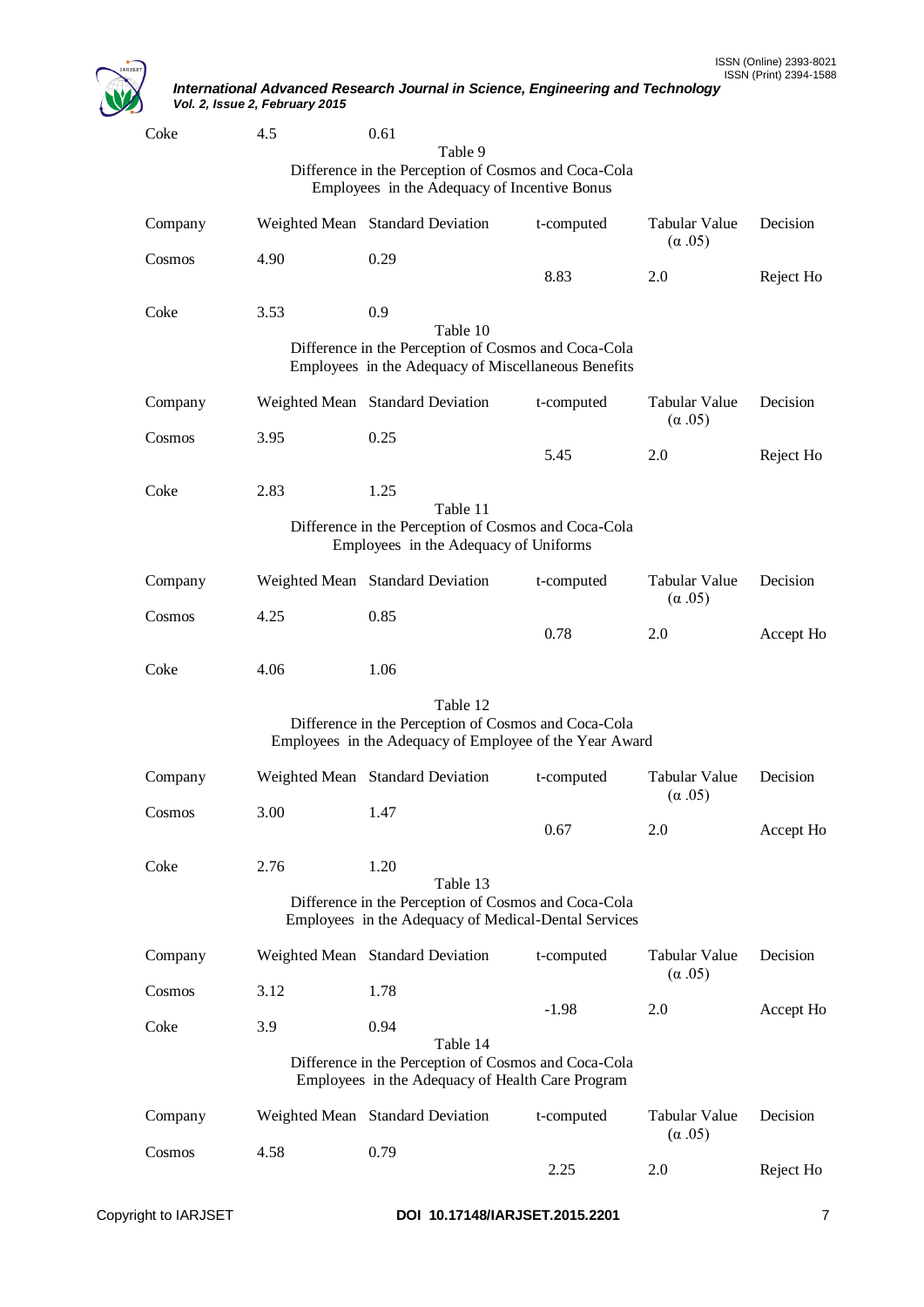

| Coke    | 4.13                             | 0.74 |                                          |                                                                                                                 |                                       |           |
|---------|----------------------------------|------|------------------------------------------|-----------------------------------------------------------------------------------------------------------------|---------------------------------------|-----------|
|         |                                  |      | Table 15                                 |                                                                                                                 |                                       |           |
|         |                                  |      |                                          | Difference in the Perception of Cosmos and Coca-Cola Employees<br>in the Adequacy of Top Sales Supervisor Award |                                       |           |
| Company | Weighted Mean Standard Deviation |      |                                          | t-computed                                                                                                      | Tabular Value<br>$(\alpha.05)$        | Decision  |
| Cosmos  | 2.65                             | 1.09 |                                          | $-0.88$                                                                                                         | 2.0                                   | Accept Ho |
| Coke    | 2.91                             | 1.22 | Table 16                                 |                                                                                                                 |                                       |           |
|         |                                  |      |                                          | Difference in the Perception of Cosmos and Coca-Cola<br>Employees in the Adequacy of SSS Housing Loan           |                                       |           |
| Company | Weighted Mean Standard Deviation |      |                                          | t-computed                                                                                                      | Tabular Value<br>$(\alpha.05)$        | Decision  |
| Cosmos  | 3.45                             | 1.69 |                                          |                                                                                                                 |                                       |           |
|         |                                  |      |                                          | 0.51                                                                                                            | 2.0                                   | Accept Ho |
| Coke    | 3.25                             | 1.13 | Table 17                                 |                                                                                                                 |                                       |           |
|         |                                  |      |                                          | Difference in the Perception of Cosmos and Coca-Cola<br>Employees in the Adequacy of Educational Loan           |                                       |           |
| Company | Weighted Mean Standard Deviation |      |                                          | t-computed                                                                                                      | Tabular Value<br>$(\alpha.05)$        | Decision  |
| Cosmos  | 3.69                             | 0.59 |                                          | 0.23                                                                                                            | 2.0                                   | Accept Ho |
| Coke    | 3.65                             | 0.79 | Table 18                                 |                                                                                                                 |                                       |           |
|         |                                  |      | Employees in the Adequacy of Salary Loan | Difference in the Perception of Cosmos and Coca-Cola                                                            |                                       |           |
| Company | Weighted Mean Standard Deviation |      |                                          | t-computed                                                                                                      | Tabular Value<br>$(\alpha.05)$        | Decision  |
| Cosmos  | 4.87                             | 1.98 |                                          |                                                                                                                 |                                       |           |
|         |                                  |      |                                          | 2.51                                                                                                            | 2.0                                   | Reject Ho |
| Coke    | 3.75                             | 1.18 | Table 19                                 |                                                                                                                 |                                       |           |
|         |                                  |      |                                          | Difference in the Perception of Cosmos and Coca-Cola<br>Employees in the Adequacy of Sickness Benefits          |                                       |           |
| Company | Weighted Mean Standard Deviation |      |                                          | t-computed                                                                                                      | <b>Tabular Value</b><br>$(\alpha.05)$ | Decision  |
| Cosmos  | 4.56                             | 0.45 |                                          | 3.37                                                                                                            | 2.0                                   | Reject Ho |
| Coke    | 4.06                             | 0.75 | Table 20                                 |                                                                                                                 |                                       |           |
|         |                                  |      |                                          | Difference in the Perception of Cosmos and Coca-Cola<br>Employees in the Adequacy of Maternity Benefits         |                                       |           |
| Company | Weighted Mean Standard Deviation |      |                                          | t-computed                                                                                                      | Tabular Value<br>$(\alpha.05)$        | Decision  |
| Cosmos  | 4.82                             | 0.55 |                                          | 3.90                                                                                                            | 2.0                                   | Reject Ho |
|         |                                  |      |                                          |                                                                                                                 |                                       |           |